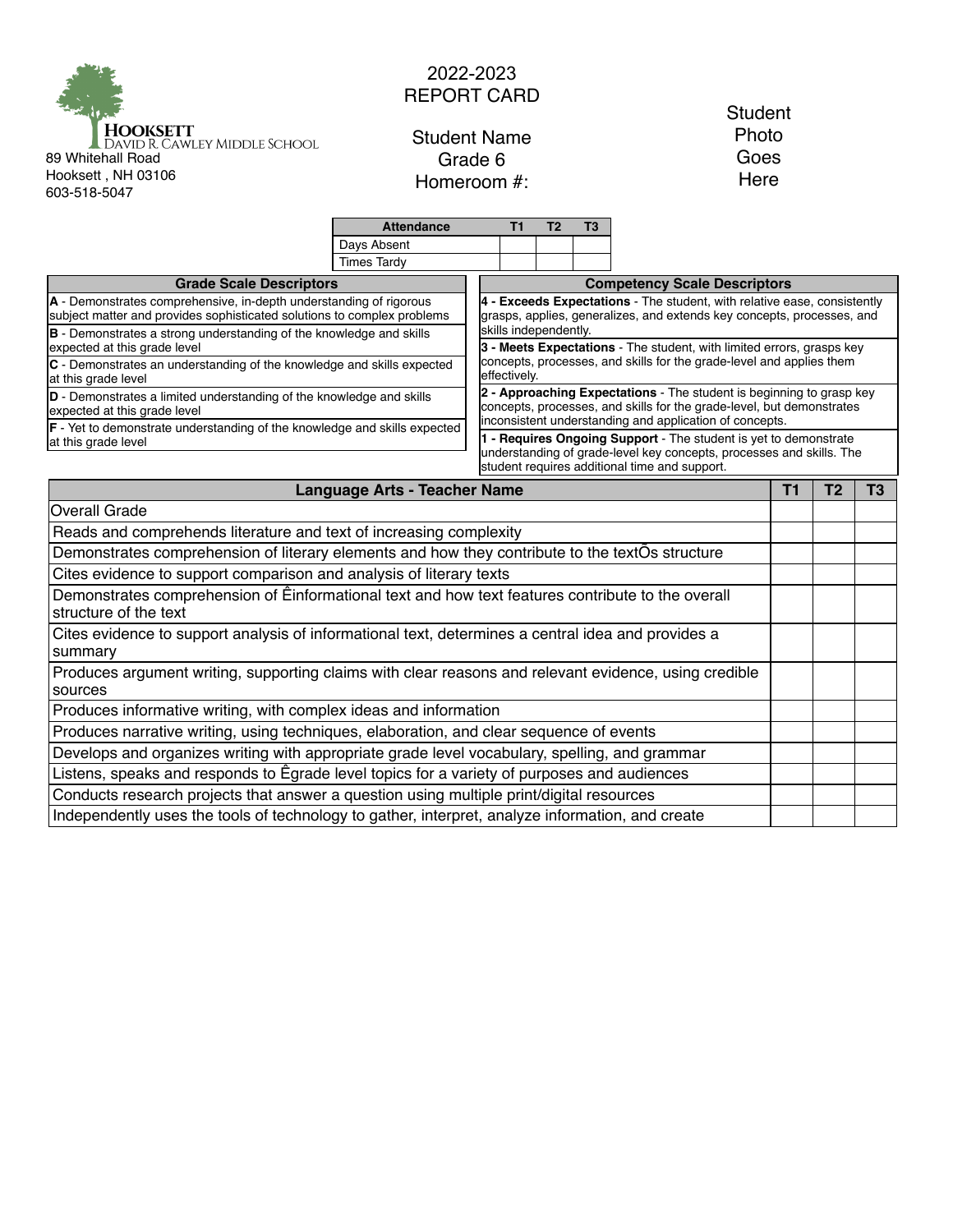| <b>Mathematics - Teacher Name</b>                                                                                              |  |  |  |  |  |
|--------------------------------------------------------------------------------------------------------------------------------|--|--|--|--|--|
| <b>Overall Grade</b>                                                                                                           |  |  |  |  |  |
| Uses ratio and rate reasoning to solve real-world problems                                                                     |  |  |  |  |  |
| Extends understanding of fractions to divide fractions                                                                         |  |  |  |  |  |
| Fluently adds, subtracts, multiplies, and divides decimals                                                                     |  |  |  |  |  |
| Recognizes and compares the value of positive and negative numbers, including absolute value, in real-<br>world situations     |  |  |  |  |  |
| Solves problems involving graphing on a coordinate plane                                                                       |  |  |  |  |  |
| Reads, writes, and evaluates algebraic expressions                                                                             |  |  |  |  |  |
| Solves and makes sense of one-variable equations and inequalities                                                              |  |  |  |  |  |
| Solves real-world problems involving area, surface area, and volume                                                            |  |  |  |  |  |
| Organizes, calculates, Eand interprets data                                                                                    |  |  |  |  |  |
| Problem Solving: Makes sense of problems (using strategies and models) and perseveres in solving<br>them                       |  |  |  |  |  |
| Communicating Reasoning: Constructs viable arguments to support their own reasoning and to critique<br>the reasoning of others |  |  |  |  |  |

| <b>Science - Teacher Name</b>                                                                                   |  |  |  |  |  |
|-----------------------------------------------------------------------------------------------------------------|--|--|--|--|--|
| <b>Overall Grade</b>                                                                                            |  |  |  |  |  |
| Asks questions and defines problems                                                                             |  |  |  |  |  |
| Develops and uses models                                                                                        |  |  |  |  |  |
| Observes, predicts and analyzes patterns as a possible cause (evidence) for a phenomenon                        |  |  |  |  |  |
| Identifies and explains cause and effect relationships as evidence for a phenomenon                             |  |  |  |  |  |
| Models observable and unobservable phenomena to show the relationship between scale, proportion<br>and quantity |  |  |  |  |  |
| Uses systems and system models to identify the limits and constraints of the model                              |  |  |  |  |  |
| Tracks the flow of energy and cycling of matter within systems                                                  |  |  |  |  |  |
| Identifies how different components affect structure and function                                               |  |  |  |  |  |
| Identifies, explains and analyzes the conditions for stability and the determinants of rates of change          |  |  |  |  |  |

| <b>Social Studies - Teacher Name</b>                                                                                 |  |  |  |                                                                        |  |  | Т3              |
|----------------------------------------------------------------------------------------------------------------------|--|--|--|------------------------------------------------------------------------|--|--|-----------------|
| <b>Overall Grade</b>                                                                                                 |  |  |  |                                                                        |  |  |                 |
| Identifies issues and problems in early government and civil society                                                 |  |  |  |                                                                        |  |  |                 |
| Assesses specific rules and laws throughout history as means of addressing public problems                           |  |  |  |                                                                        |  |  |                 |
| Recognizes the impact of supply and demand on individuals and society                                                |  |  |  |                                                                        |  |  |                 |
| Constructs a variety of maps to represent and explain cultural and environmental characteristics                     |  |  |  |                                                                        |  |  |                 |
| Explains multiple causes and effects of events and developments in the past                                          |  |  |  |                                                                        |  |  |                 |
| 21st Century Technology - Teacher Name  Q1 Q2 Q3 Q4 <br>Intro to Performing Arts - Teacher Name                      |  |  |  |                                                                        |  |  | <b>Q1Q2Q3Q4</b> |
| Overall Grade                                                                                                        |  |  |  | <b>Overall Grade</b>                                                   |  |  |                 |
| Sets goals and solves problems using the<br>technology tools                                                         |  |  |  | Performs for an audience with concentration<br>and commitment          |  |  |                 |
| Critically selects, evaluates and synthesizes<br>digital resources into a collection that reflects                   |  |  |  | Demonstrates appropriate performance<br>decorum and audience etiquette |  |  |                 |
| knowledge and learning                                                                                               |  |  |  | Explains personal reactions to peer                                    |  |  |                 |
| Understands rights and responsibilities,<br>communicates and collaborates effectively<br>through digital media tools |  |  |  | performances using supporting evidence                                 |  |  |                 |